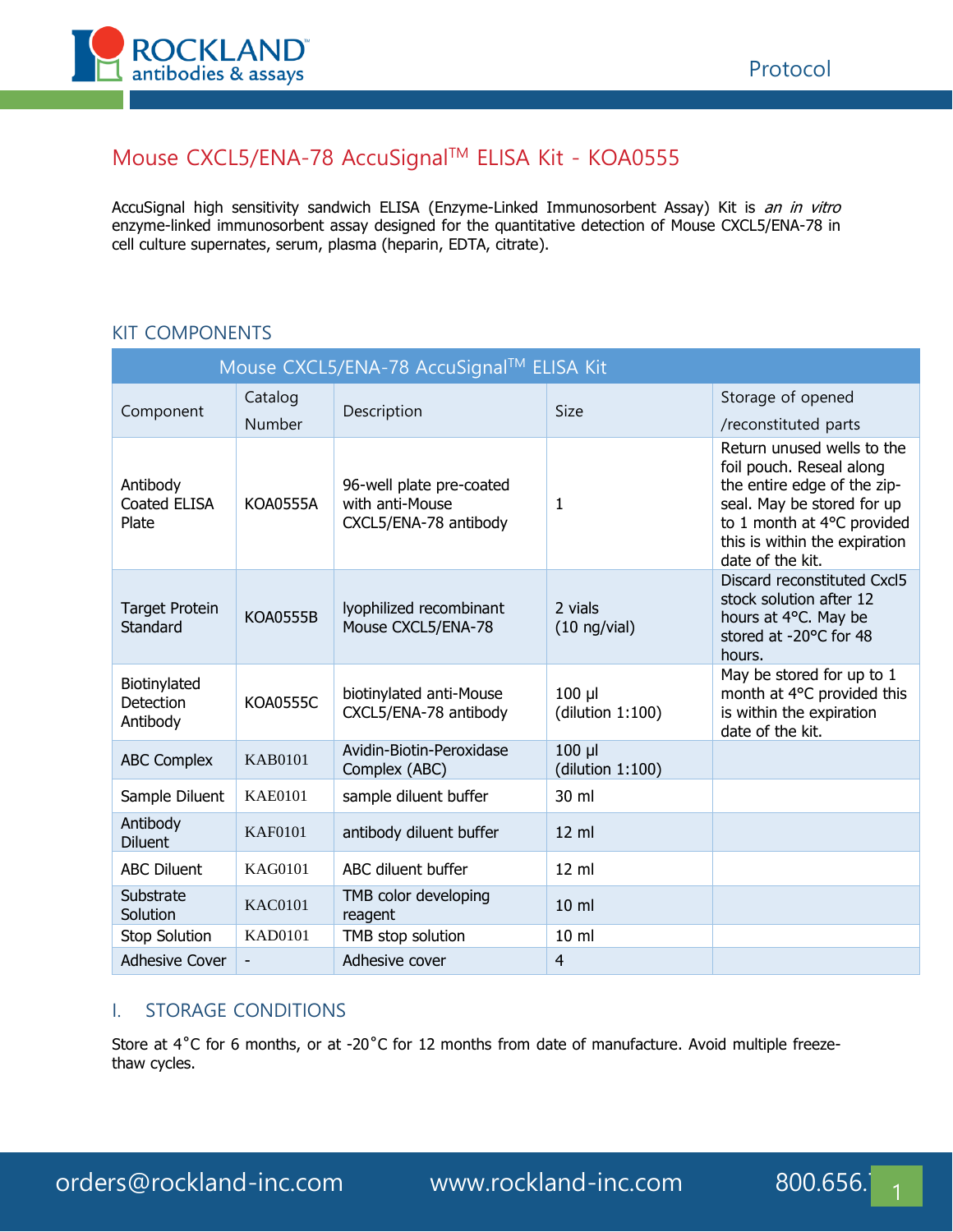

#### II. INTRODUCTION

Mouse CXCL5 / LIX / ENA-78 / GCP 2 ELISA Kit is based on standard sandwich enzyme-linked immunesorbent assay technology. This assay employs a monoclonal antibody specific for CXCL5/ENA-78 pre-coated onto 96-well plate. Standards (Expression system for standard: E.coli; Immunogen sequence: V45-A118) and test samples are pipetted into the wells, and a biotinylated detection polyclonal antibody from goat specific for CXCL5/ENA-78 is added to the wells. The wells are washed with PBS or TBS buffer. After washing away unbound biotinylated antibody, Avidin-Biotin-Peroxidase Complex is added to the wells and unbound conjugates are washed away with PBS or TBS buffer. HRP substrate TMB solution is added to the wells to visualize HRP enzymatic reaction. TMB is catalyzed by HRP to produce a blue color product. The addition of stop solution changes the color from blue to yellow. The density of yellow is proportional to the amount of Mouse CXCL5/ENA-78 amount captured in plate.

#### III. REQUIRED EQUIPMENT AND REAGENTS

- Microplate reader in standard size
- Automated plate washer
- Adjustable pipettes and pipette tips
- Clean tubes and Eppendorf tubes
- Washing buffer (neutral PBS or TBS)
	- o Preparation of 0.01M TBS:

Add 1.2g Tris, 8.5g NaCl; 450μl of purified acetic acid or 700μl of concentrated hydrochloric acid to 1000 ml distilled water and adjust pH to 7.2-7.6. Finally, adjust the total volume to 1L.

o Preparation of 0.01 M PBS: Add 8.5 g sodium chloride, 1.4 g Na<sub>2</sub>HPO<sub>4</sub> and 0.2 g NaH<sub>2</sub>PO<sub>4</sub> to 1000 ml distilled water and adjust pH to 7.2-7.6. Finally, adjust the total volume to 1L.

#### IV. GENERAL CONSIDERATIONS

Please read the following instructions before starting the experiment.

- To inspect the validity of experimental operation and the appropriateness of sample dilution proportions, pilot experiment using standards and a small number of samples is recommended.
- The TMB Color Developing agent is colorless and transparent before using, contact us if it is not the case.
- Before using the Kit, briefly spin down the vials.
- For statistical reasons, we recommend both standard and samples should be assayed with a minimum of two replicates (duplicates).
- Do not let 96-well plate to dry, this will inactivate active components on plate.
- Avoid cross contamination of samples or reagents by changing tips between sample, standard and reagent additions.
- Do not mix or substitute reagents or materials from other kit lots or vendors.
- In order to avoid marginal effect of plate incubation due to temperature difference (reaction may be stronger in the marginal wells), it is suggested that the diluted ABC and TMB solution be prewarmed in 37℃ for 30 min before using.

## V. SANDWICH ELISA PROTOCOL

A. Sample Preparation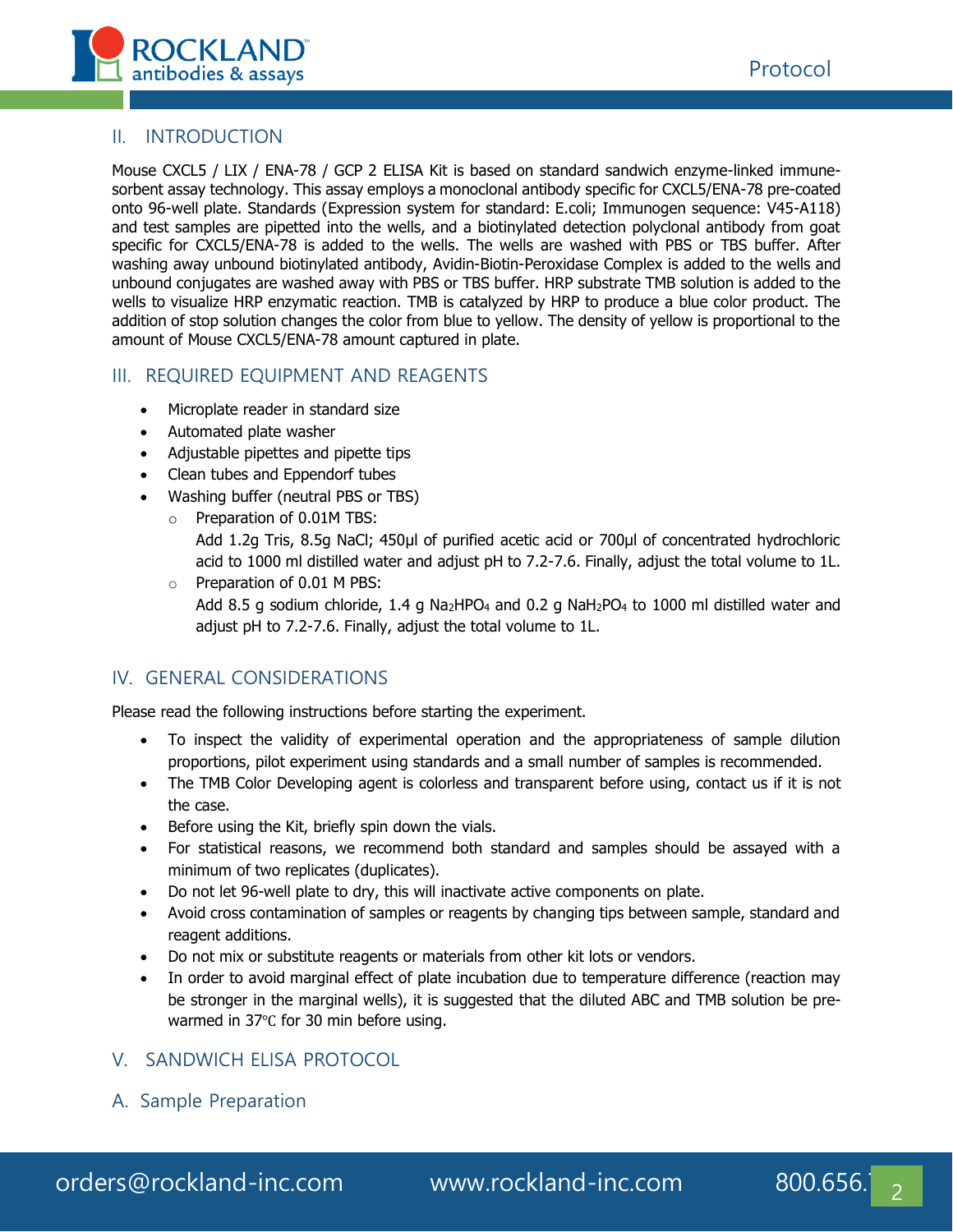

Store samples to be assayed within 24 hours at 2-8°C. For long-term storage, aliquot and freeze samples at -20°C. Avoid repeated freeze-thaw cycles.

#### • **Serum:**

Allow the serum to clot in a serum separator tube (about 4 hours) at room temperature. Centrifuge at approximately 1000 X g for 15 min. Analyze the serum immediately or aliquot and store samples at -20°C.

#### • **Cell Culture Supernates:**

Remove particulates by centrifugation, assay immediately or aliquot and store samples at -20°C.

• **Plasma:**

Collect plasma using heparin, EDTA or Citrate as an anticoagulant. Centrifuge for 15 min at 1000 x g within 30 min of collection. Assay immediately or aliquot and store samples at -20°C.

• Note: it is important to only use anticoagulants listed above. Other anticoagulants could block the antibody binding site.

#### B. Sample Dilution

Please note that levels of the target protein may vary between different samples. Estimation of the concentration of a target protein in the sample and the optimal dilution factors for each sample must be determined by the investigator. The diluted target protein concentration should fall near the middle of the linear regime in the standard curve. Sample diluent buffer should be used for dilution of samples.

Following are the suggested guidelines for sample dilution. **The samples must be mixed well with the diluent buffer**.

- **High target protein concentration (10000pg/ml-100000pg/ml)** The working dilution should be 1:100. For example, add 1μl sample into a tube with 99μl sample diluent buffer.
- **Medium target protein concentration (1000pg/ml-10000pg/ml)** The working dilution should be 1:10. For example, add 10μl sample into a tube with 90μl sample diluent buffer.
- **Low target protein concentration (15.6pg/ml-1000pg/ml)** The working dilution should be 1:2. For example, add 50μl sample into a tube with 50μl sample diluent buffer.
- **Very Low target protein concentration (0pg/ml-15.6pg/ml)** No dilution necessary, or the working dilution should be 1:2.
- C. Reagent Preparation

#### Reconstitution of the Mouse CXCL5/ENA-78 standard:

Mouse CXCL5/ENA-78 standard solution should be prepared no more than 2 hours prior to the experiment. Two vials of CXCL5/ENA-78 standard (10ng/vial) are provided with each kit. Use one vial/experiment.

- For preparation of 10,000pg/ml of Mouse CXCL5/ENA-78 standard solution, add 1ml sample diluent buffer into one vial, keep the vial at room temperature for 10 min and mix thoroughly.
- Label Tubes #1-8. Tube#1-1000pg/mL, Tube#2-500pg/mL, Tube#3-250pg/mL, Tube#4- 125pg/mL, Tube#5-62.5pg/mL, Tube#6-31.25pg/mL, Tube#7-15.625pg/mL, Tube#8-0.0pg/mL blank sample diluent buffer.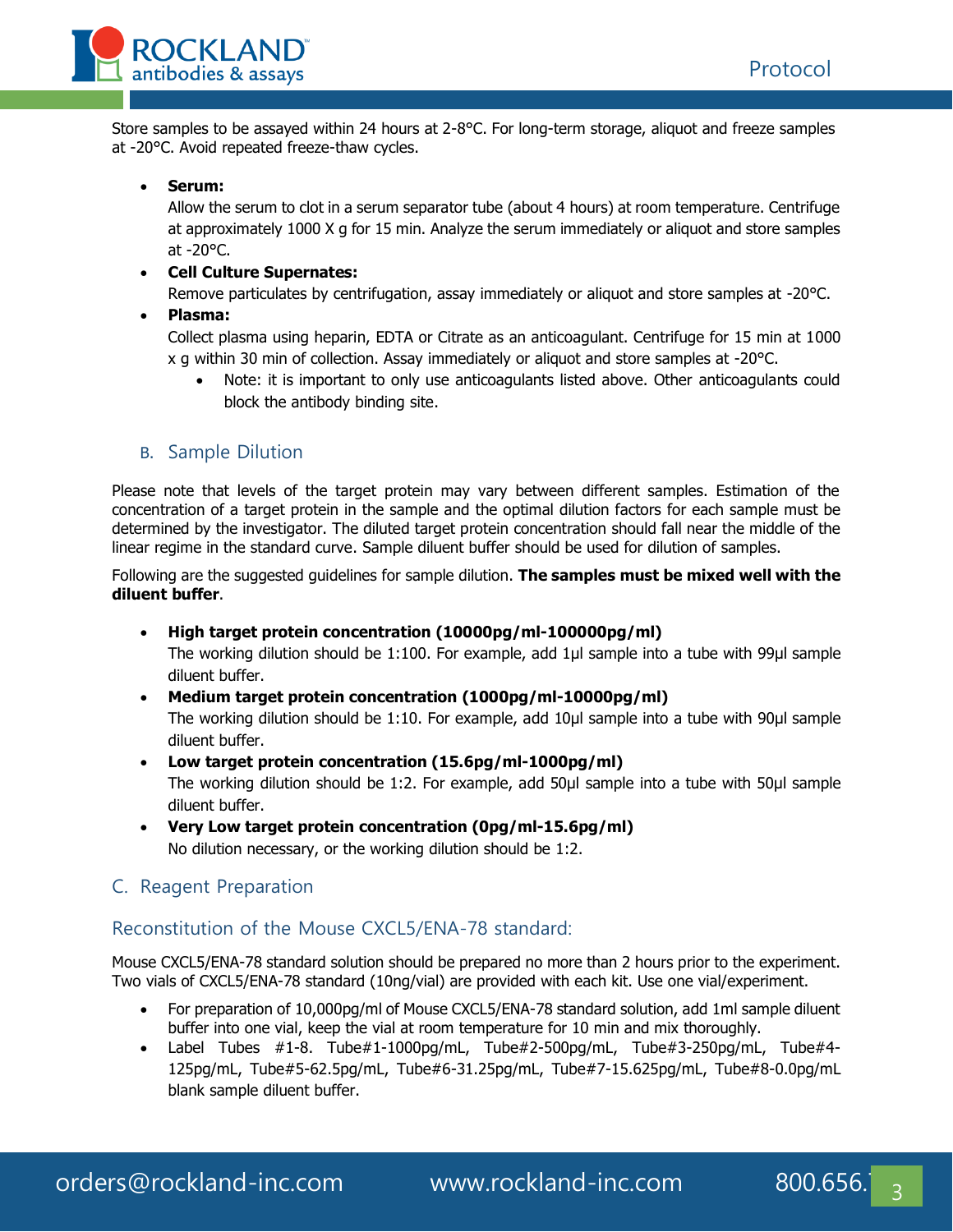



- Pipette 300μl of the sample diluent buffer into tubes 2-7.
- Transfer 300 $\mu$ l from tube  $\#1$  into tube  $\#2$  and mix thoroughly.
- Transfer 300μl from tube #2 into tube #3 and mix thoroughly, continue further serial dilutions through tube 7.

**Note:** The standard solutions are best used within 2 hours. The 10,000pg/ml standard solution should be stored at 4°C for up to 12 hours, or at -20°C for up to 48 hours. Avoid repeated freeze-thaw cycles.

#### Preparation of biotinylated anti-Mouse CXCL5/ENA-78 antibody working solution:

The solution should be prepared no more than 2 hours prior to the experiment.

- The total volume should be 0.1ml/well x (the number of wells). Prepare 100-200μl more of the solution than the total volume required to compensate for pipetting errors.
- Biotinylated anti-Mouse CXCL5/ENA-78 antibody should be diluted 1:100 with the antibody diluent buffer and mixed thoroughly. For example, add 1μl Biotinylated Anti-Mouse CXCL5/ENA-78 antibody to 99μl antibody diluent buffer.

#### Preparation of Avidin-Biotin-Peroxidase Complex (ABC) working solution:

The solution should be prepared no more than 1 hour prior to the experiment.

- The total volume should be: 0.1 ml/well x (the number of wells). Prepare 0.1-0.2 ml more of the solution than total volume required.
- Avidin-Biotin-Peroxidase Complex (ABC) should be diluted 1:100 with the ABC dilution buffer and mixed thoroughly. For example, add 1μl ABC to 99μl ABC diluent buffer.

#### D. Assay Procedure

ABC working solution and TMB substrate reagent should be warmed at 37°C for 30 min prior to use. Samples and reagents should be mixed thoroughly and evenly after dilution. A standard curve for CXCL5/ENA-78 detection should be prepared for each experiment. It is recommended to determine sample fold dilution by simple estimation of CXCL5/ENA-78 amount in the samples.

- 1. Aliquot 100μl per well of each Mouse CXCL5/ENA-78 standard (1000pg/ml, 500pg/ml, 250pg/ml, 125pg/ml, 62.5pg/ml, 31.25pg/ml, and 15.625pg/ml) into pre-coated 96-well plate. Add 100μl of the sample diluent buffer into control wells. Add 100μl of diluted sample (cell culture supernatants, serum, plasma {EDTA, citrate, heparin} into appropriate wells). See "Sample Dilution" above for details. **It is recommended to assay all standards, controls and samples in duplicate.**
- 2. Seal the plate with provided adhesive plastic cover and incubate at 37°C for 90 min.
- 3. Remove the cover and discard the solution. Invert the plate and blot it against clean paper towels or other absorbent material. Do NOT let the wells dry completely at any time.
- 4. Add 100μl of biotinylated anti-Mouse CXCL5/ENA-78 antibody working solution to each well, seal the plate with adhesive plastic cover and incubate at 37°C for 60 min.
- 5. Discard the solution and wash the plate 3 times with 0.01M TBS or 0.01M PBS (wash buffer) and each time let washing buffer stay in the wells for ~1 min. Wash by filling each well with 300µl of wash buffer using a multi-channel pipette or auto washer. Complete removal of liquid at each step is essential to good performance. (Note: for automated washing, aspirate all wells and wash THREE times with PBS or TBS buffer, overfilling the wells with PBS or TBS buffer). After the last wash,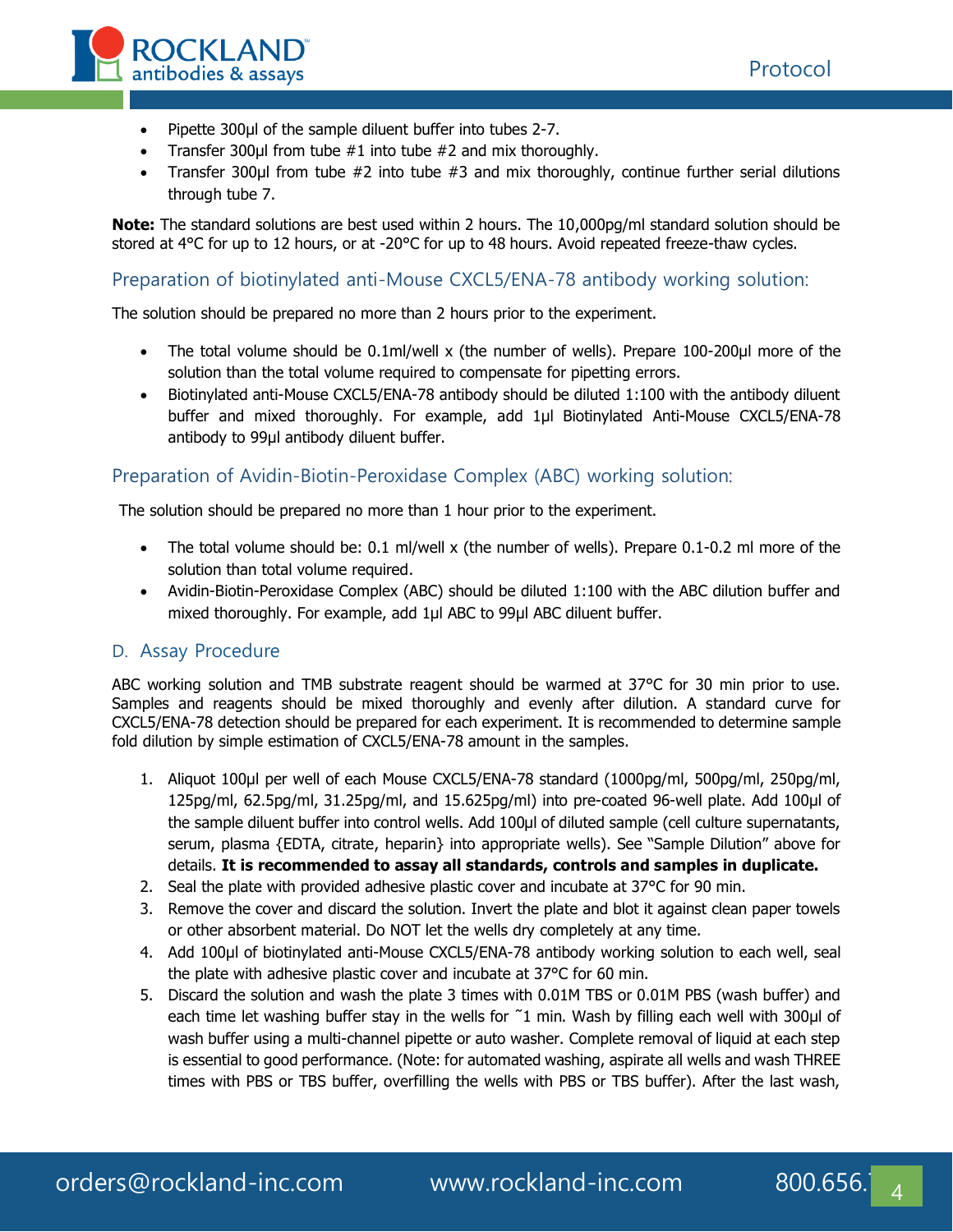

remove any remaining wash buffer by aspirating or decanting. Invert the plate and blot it against clean paper towels or other absorbent material.

- 6. Add 100μl of prepared ABC working solution to each well, seal the plate and incubate at 37°C for 30 min.
- 7. Wash plate 5 times with 0.01M TBS or 0.01M PBS as described in step 5.
- 8. Add 90ul of TMB substrate reagent to each well, seal the plate and incubate for 25-30 min at 37°C in the dark. (Note: the optimal incubation time should be determined by the end user).
- 9. Add 100μl of stop solution to each well. The color will change to yellow immediately.
- 10. Read at 450 nm in a microplate reader within 30 min after adding the stop solution.

#### Calculations

For calculations, (the relative  $O.D.450$ ) = (the  $O.D.450$  of each well) – (the  $O.D.450$  of Zero well). The standard curve can be plotted as the relative O.D.450 of each standard solution (Y) vs. the respective concentration of the standard solution (X). The Mouse CXCL5/ENA-78 concentration of the samples can be interpolated from the standard curve.

**Note:** if the samples measured were diluted, multiply the concentrations obtained from interpolation by the dilution factor.

#### VI. DATA OBTAINED FROM Mouse CXCL5/ENA-78

| <b>Concentration (pg/ml)</b> |       | 15.6 | $31.2$ 62.5 | 125 | 250 | 500 | 1000                                                                                               |
|------------------------------|-------|------|-------------|-----|-----|-----|----------------------------------------------------------------------------------------------------|
| $\overline{O}$ .D            | 0.001 |      |             |     |     |     | $\vert$ 0.138 $\vert$ 0.303 $\vert$ 0.530 $\vert$ 1.091 $\vert$ 1.601 $\vert$ 2.100 $\vert$ 2.3345 |

(TMB reaction incubation at 37°C for 25-30min)

## VII. Mouse CXCL5/ENA-78 AccuSignal™ ELISA KIT STANDARD CURVE



Concentration(pg/ml)

This standard curve was generated for demonstration purpose only (A standard curve must be run with each assay).

| Range                   | 15.6pg/ml-1000pg/ml                                                   |
|-------------------------|-----------------------------------------------------------------------|
| <b>Sensitivity</b>      | $<$ 10pg/ml                                                           |
| <b>Specificity</b>      | Natural and recombinant Mouse CXCL5/ENA-78                            |
| <b>Cross-reactivity</b> | There is no detectable cross-reactivity with other relevant proteins. |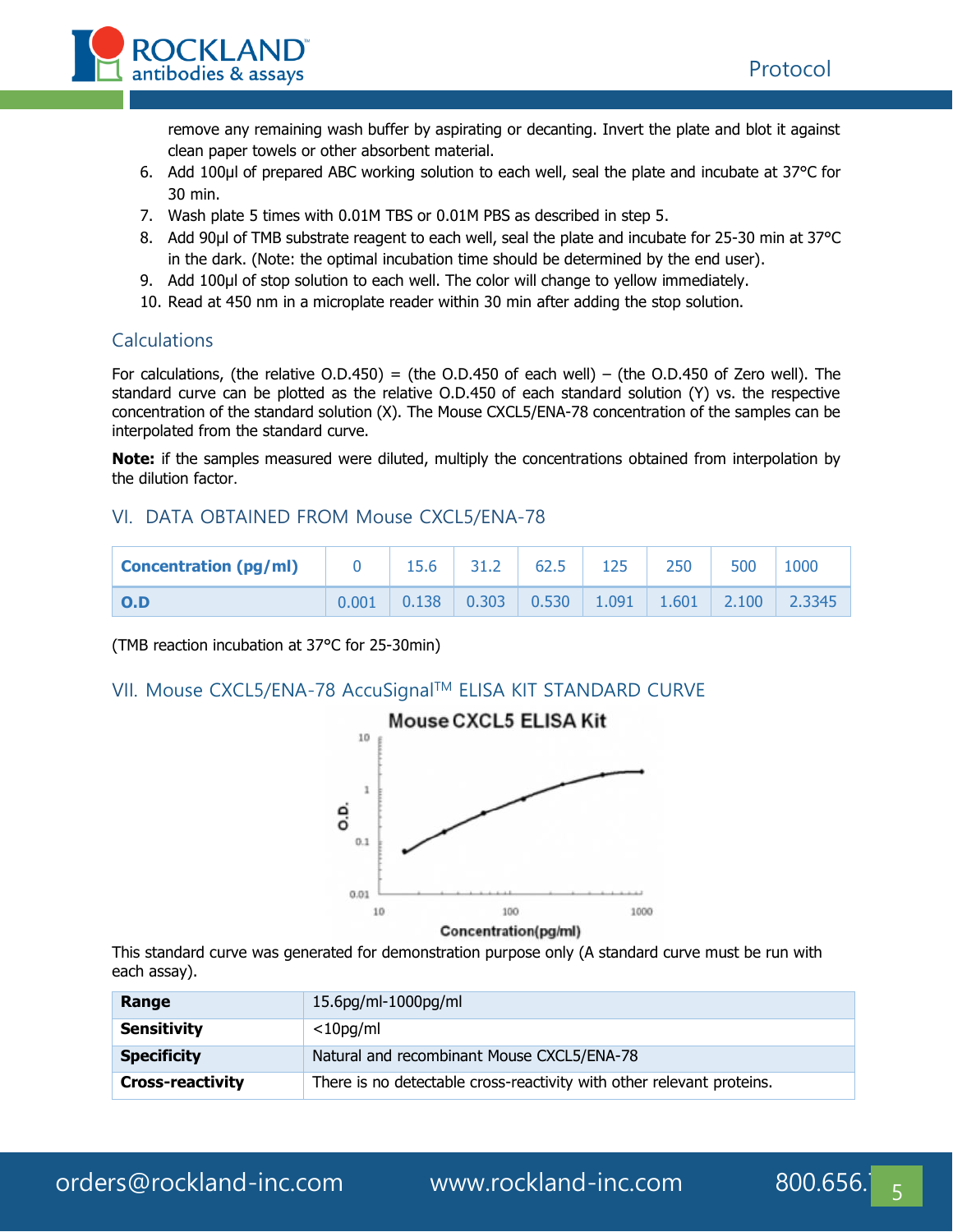

#### INTRA AND INTER ASSAY PRECISION

**Intra-Assay Precision** (Precision within an assay): Three samples of known concentration were tested on one plate to assess intra-assay precision.

**Inter-Assay Precision** (Precision between assays): Three samples of known concentration were tested in separate assays to assess inter-assay precision.

|                           | <b>Intra-Assay Precision</b> |               |       | <b>Inter-Assay Precision</b> |     |       |
|---------------------------|------------------------------|---------------|-------|------------------------------|-----|-------|
| <b>Sample</b>             |                              | $\mathcal{P}$ | 3     |                              | 2   | 3     |
| N                         | 16                           | 16            | 16    | 24                           | 24  | 24    |
| Mean(pg/ml)               | 35                           | 166           | 388   | 36                           | 150 | 360   |
| <b>Standard deviation</b> | 2.17                         | 8.13          | 16.93 | 2.48                         | 8.1 | 20.52 |
| CV(% )                    | 6.2                          | 4.9           | 4.7   | 6.9                          | 5.4 | 5.7   |

### VIII.ASSAY SUMMARY

- Prepare all reagents, samples and standards as instructed.
- Add standards or samples to each well used. Incubate the plate at 37°C for 90 min. Do not wash.
- Add prepared biotinylated antibody to each well. Incubate the plate at 37°C for 60 min. Wash plate 3 times with 0.01M TBS or PBS.
- Add prepared ABC working solution. Incubate the plate at 37°C for 30 min. Wash plate 5 times with 0.01M TBS or TBS.
- Add TMB developing reagent to each well. Incubate the plate at 37°C in dark for 25-30 min.
- Add TMB stop solution. Read at 450nm.

## IX. TROUBLESHOOTING

#### Weak or No Signal

| <b>Possible Cause</b>                   | <b>Solution</b>                                                                                                       |
|-----------------------------------------|-----------------------------------------------------------------------------------------------------------------------|
| Problem with the standard               | Use new sample<br>Check that the standard is appropriately handled                                                    |
| Incubation time too short               | Follow the exact guidelines for incubation time (If the problem<br>persists, try incubating samples at 4°C overnight) |
| Incubation temperature too<br>low       | Ensure incubations are done at correct temperature<br>Before proceeding                                               |
| Incompatible sample type                | Use sample that the assay is known to detect as a positive control<br>(Include such control in your experiment)       |
| Incompatible assay buffer               | Ensure assay buffer is compatible with the target of interest                                                         |
| Target present below<br>detection limit | Decrease dilution factor or concentrate samples                                                                       |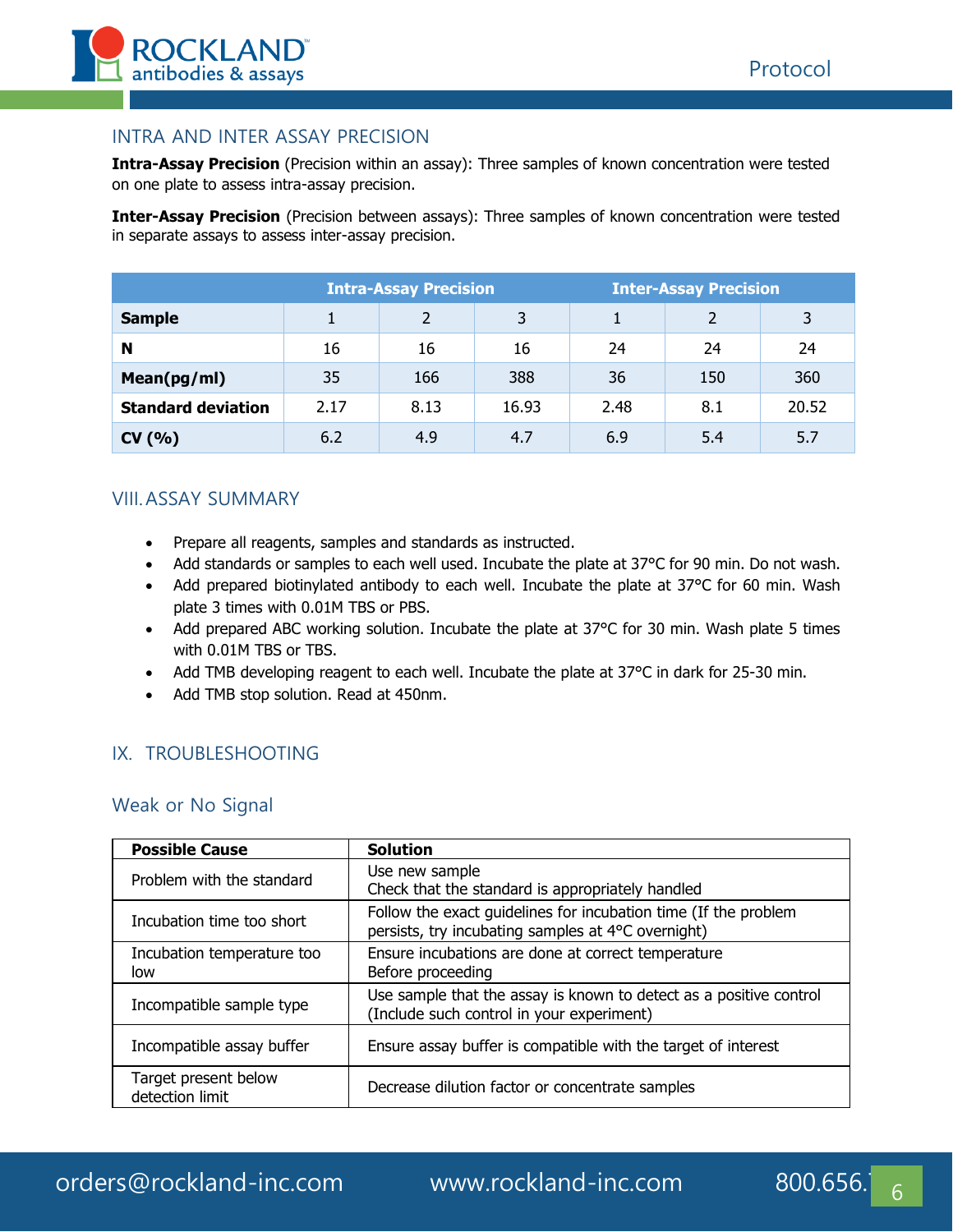

| Incorrect/Insufficient/No<br>substrate                                                   | Check the substrate identity<br>Increase concentration or amount of substrate                                                     |
|------------------------------------------------------------------------------------------|-----------------------------------------------------------------------------------------------------------------------------------|
| Antibody stored at 4°C for<br>several weeks or subjected<br>to repeat freeze-thaw cycles | Use fresh aliquot of antibody that has been stored at<br>$-20$ °C or below                                                        |
| Incorrect reagents added/<br>prepared; Missing reagents                                  | Check protocol, ensure correct reagents are added in proper order<br>and prepared to correct concentrations                       |
| Expired/Contaminated<br>reagents                                                         | Prepare fresh/uncontaminated reagents                                                                                             |
| Enzyme inhibitor present                                                                 | Avoid sodium azide in HRP reactions                                                                                               |
| Incorrect storage of<br>components                                                       | Check storage conditions for the kit (Kit need to be stored at $4^{\circ}$ C)                                                     |
| Excessive plate washing                                                                  | Gently pipette wash buffer (manual method)<br>Ensure correct pressure (automatic wash system)                                     |
| Wells dry out                                                                            | Cover plate using adhesive cover at all incubation times                                                                          |
| Plate read at incorrect                                                                  | Use recommended wavelength/filter                                                                                                 |
| detection wavelength                                                                     | Ensure plate reader is set correctly for substrate used                                                                           |
| Slow color development                                                                   | Prepare substrate immediately before use<br>Allow longer incubation time<br>Ensure stock solution is unexpired and uncontaminated |

# Saturated Signal

| <b>Possible Cause</b>                 | <b>Solution</b>                                                                                                                   |  |  |  |
|---------------------------------------|-----------------------------------------------------------------------------------------------------------------------------------|--|--|--|
| High sample concentration             | Use higher sample dilutions (Determine the optimal dilutions by<br>titration assay)                                               |  |  |  |
| Excessive substrate                   | Decrease concentration or amount of substrate: The substrate<br>provided with the ELISA kit might require further dilution        |  |  |  |
| Substrate color changed<br>before use | Prepare substrate immediately before use                                                                                          |  |  |  |
| Non-specific antibody<br>binding      | Use affinity-purified antibody and preferably one that is pre-<br>adsorbed.                                                       |  |  |  |
| Incubation time too long              | Follow the exact guidelines (If the problem persists, try incubating<br>samples at 4°C overnight)                                 |  |  |  |
| Excessive antibody                    | Repeat the assay with lower antibody concentrations to find the<br>optimal one for your experiment                                |  |  |  |
| Contaminated buffers or HRP           | Prepare and use fresh buffers                                                                                                     |  |  |  |
| Insufficient washing                  | Follow the exact guidelines<br>At the end of each washing step, flick the plate over a sink and dry<br>the plate on a paper towel |  |  |  |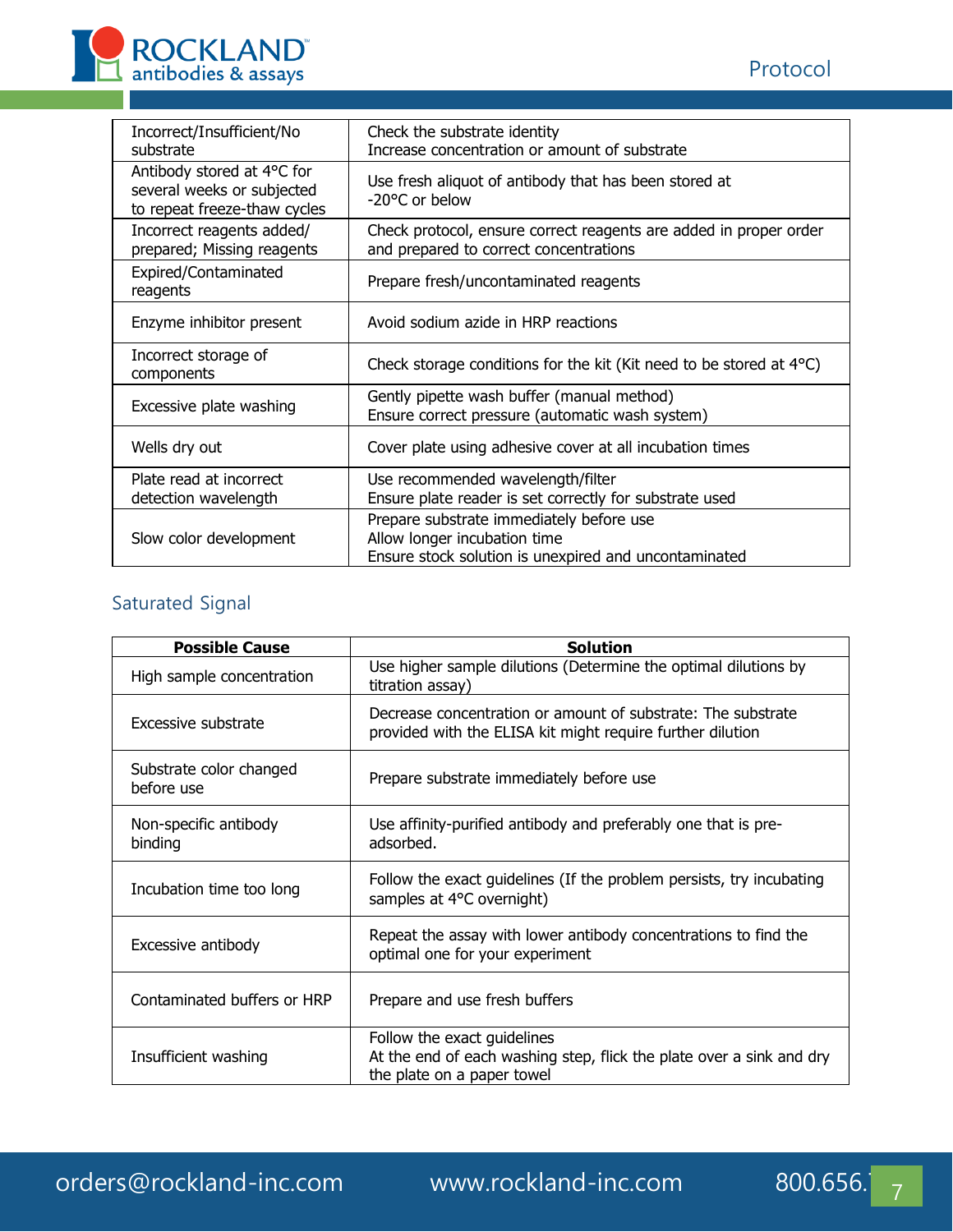

| Plate adhesive cover not<br>used or re-used | During incubations, cover plates with adhesive cover.<br>Use a fresh cover every time the used cover is removed from the<br>plate                                                                     |
|---------------------------------------------|-------------------------------------------------------------------------------------------------------------------------------------------------------------------------------------------------------|
| Plate read at incorrect<br>wavelength       | Use recommended wavelength/filter<br>Ensure plate reader is set correctly for the substrate used                                                                                                      |
| Excess time before plate<br>reading         | Read your plate within 30 minutes after adding the substrate (If<br>the reading is not performed within this time frame, add a<br>stopping solution after sufficient color is developed in the plate) |

# High Background

| <b>Possible Cause</b>                                  | <b>Solution</b>                                                                                                                                  |  |  |
|--------------------------------------------------------|--------------------------------------------------------------------------------------------------------------------------------------------------|--|--|
| Insufficient washing                                   | Follow the exact guidelines<br>At the end of each washing step, flick the plate over a sink and<br>pat dry the plate on a paper towel            |  |  |
| Excessive antibody                                     | Repeat the assay with lower antibody concentrations to find the<br>optimal one for your experiment                                               |  |  |
| Excessive substrate                                    | Decrease concentration or amount of substrate                                                                                                    |  |  |
| Cross reactivity                                       | Run appropriate controls                                                                                                                         |  |  |
| Non-specific antibody binding                          | Use affinity-purified antibody and preferably one that is pre-<br>adsorbed                                                                       |  |  |
| Insufficient Tween in buffers                          | Use PBS or TBS containing 0.05% Tween                                                                                                            |  |  |
| Suboptimal salt concentration<br>in washing buffer     | Optimize salt concentration as high concentration can reduce<br>non-specific interactions                                                        |  |  |
| Incubation temperature too<br>high                     | Optimize incubation temperature for your assay (antibodies bind<br>optimally at very specific temperature)                                       |  |  |
| Reagents were not mixed<br>properly                    | Thoroughly mix all reagents and samples before pipetting<br>solutions into wells                                                                 |  |  |
| Blanks contaminated with<br>samples                    | Change pipette tips when switching between blanks and samples                                                                                    |  |  |
| Sample contaminated with<br>enzymes                    | Test samples with substrate alone to check for contaminating<br>enzymes                                                                          |  |  |
| Contaminated TMB substrate                             | Use a clean container to check that the substrate in not<br>contaminated (TMB substrate should be clear and colorless<br>before adding to wells) |  |  |
| Substrate exposed to light                             | Carry out substrate incubation in dark                                                                                                           |  |  |
| Evaporation of solution from<br>well during incubation | Always incubate with a cover on the plate                                                                                                        |  |  |
| Incubation time too long                               | Follow the exact guidelines for incubation times (If the problem<br>persists, try incubating samples at 4°C overnight)                           |  |  |
| Incorrect standard curve<br>dilutions                  | Check pipetting techniques<br>Check calculations                                                                                                 |  |  |
| Unstopped color development                            | Use Stopping solution to prevent over-development                                                                                                |  |  |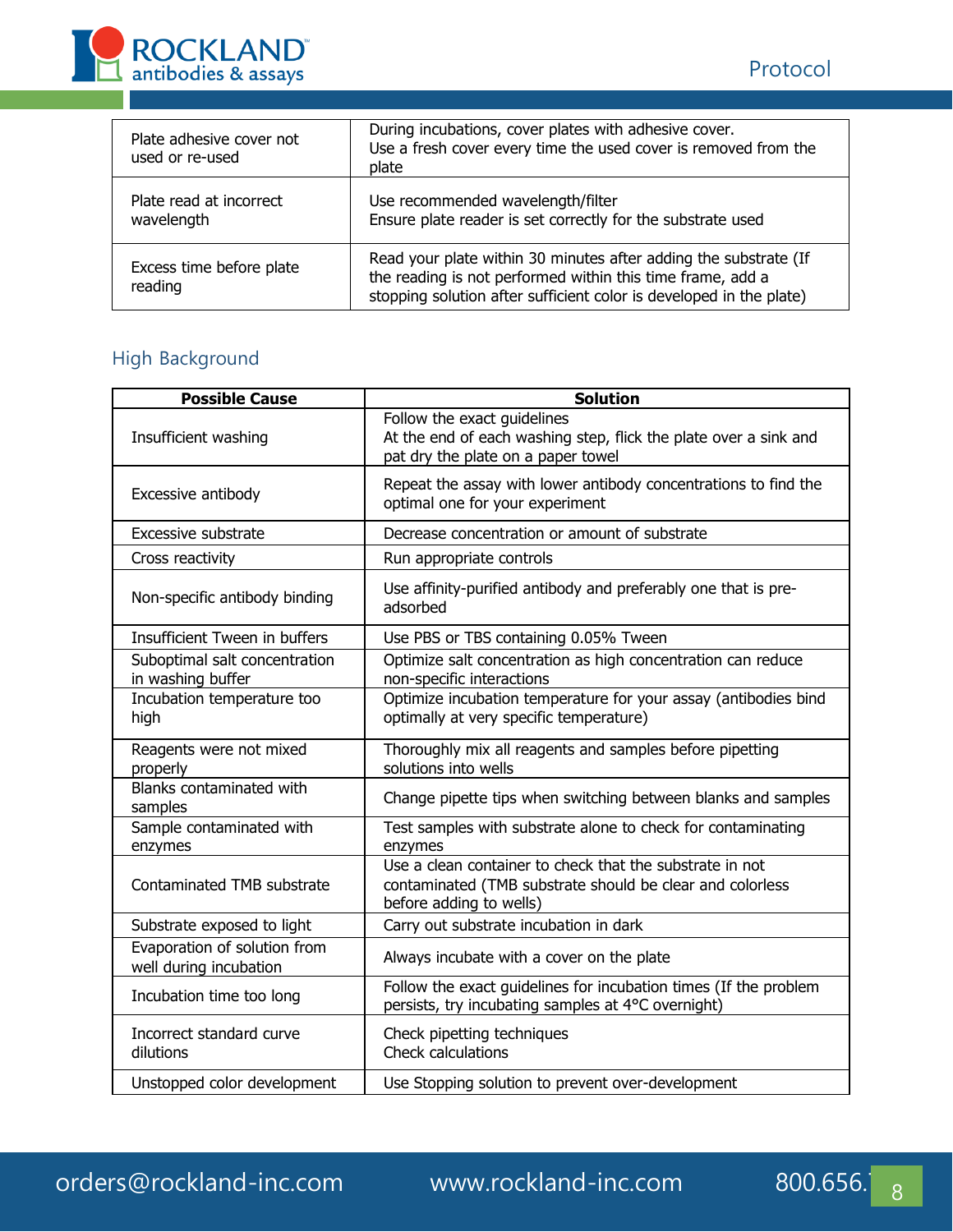

| Excessive time lapsed before<br>plate reading | Read your plate within 30 minutes after adding the substrate (If<br>the reading is not performed within this time frame, add a<br>stopping solution after sufficient color is developed in the plate) |
|-----------------------------------------------|-------------------------------------------------------------------------------------------------------------------------------------------------------------------------------------------------------|
| Incorrect plate reading setting               | Use recommended wavelength/filter<br>Ensure plate reader is set correctly for the substrate used                                                                                                      |

# Low Sensitivity

| <b>Possible Cause</b>                                  | <b>Solution</b>                                                                                                                                                                        |  |  |  |
|--------------------------------------------------------|----------------------------------------------------------------------------------------------------------------------------------------------------------------------------------------|--|--|--|
| Improper storage of ELISA kit                          | Store all reagents as recommended                                                                                                                                                      |  |  |  |
| Insufficient target                                    | Reduce sample dilution or concentrate sample                                                                                                                                           |  |  |  |
| Inactive substrate                                     | Ensure reporter enzyme has the expected activity                                                                                                                                       |  |  |  |
| Insufficient substrate                                 | Increase concentration or amount of substrate                                                                                                                                          |  |  |  |
| Incompatible sample type                               | Include positive control in your experiment                                                                                                                                            |  |  |  |
| Interfering ingredients in<br>buffers and sample       | Check reagents for any interfering chemicals, e.g. sodium azide<br>in antibodies inhibit HRP enzyme; EDTA used as anti-coagulant<br>for plasma collection inhibits enzymatic reactions |  |  |  |
| Mixing or substituting reagents<br>from different kits | Avoid mixing components from different kits                                                                                                                                            |  |  |  |
| Incorrect plate reading setting                        | Use recommended wavelength/filter<br>Ensure plate reader is set correctly for the substrate used                                                                                       |  |  |  |

# Poor Standard Curve Generation

| <b>Possible Cause</b>      | <b>Solution</b>                                                      |  |  |
|----------------------------|----------------------------------------------------------------------|--|--|
| Improper standard solution | Confirm dilutions are done correctly                                 |  |  |
|                            | Prepare new standard curve as appropriate                            |  |  |
| Standard improperly        | Briefly spin vial before opening                                     |  |  |
| reconstituted              | Inspect for undissolved material after reconstituting                |  |  |
| Standard degraded          | Store and handle standard as recommended                             |  |  |
|                            | Prepare standards no more than two hours before use                  |  |  |
| Pipetting error            | Use calibrated pipettes and proper pipetting technique               |  |  |
|                            | Follow the exact quidelines                                          |  |  |
| Insufficient washing       | At the end of each washing step, flick the plate over a sink and pat |  |  |
|                            | dry the plate on a paper towel                                       |  |  |
| Poorly mixed reagents      | Thoroughly mix reagents                                              |  |  |
| Plates stacked during      | Keep plates separated if not using rotating plates                   |  |  |
| incubation                 |                                                                      |  |  |

Poor Replicate Data

orders@rockland-inc.com www.rockland-inc.com 800.656.<sup>1</sup>g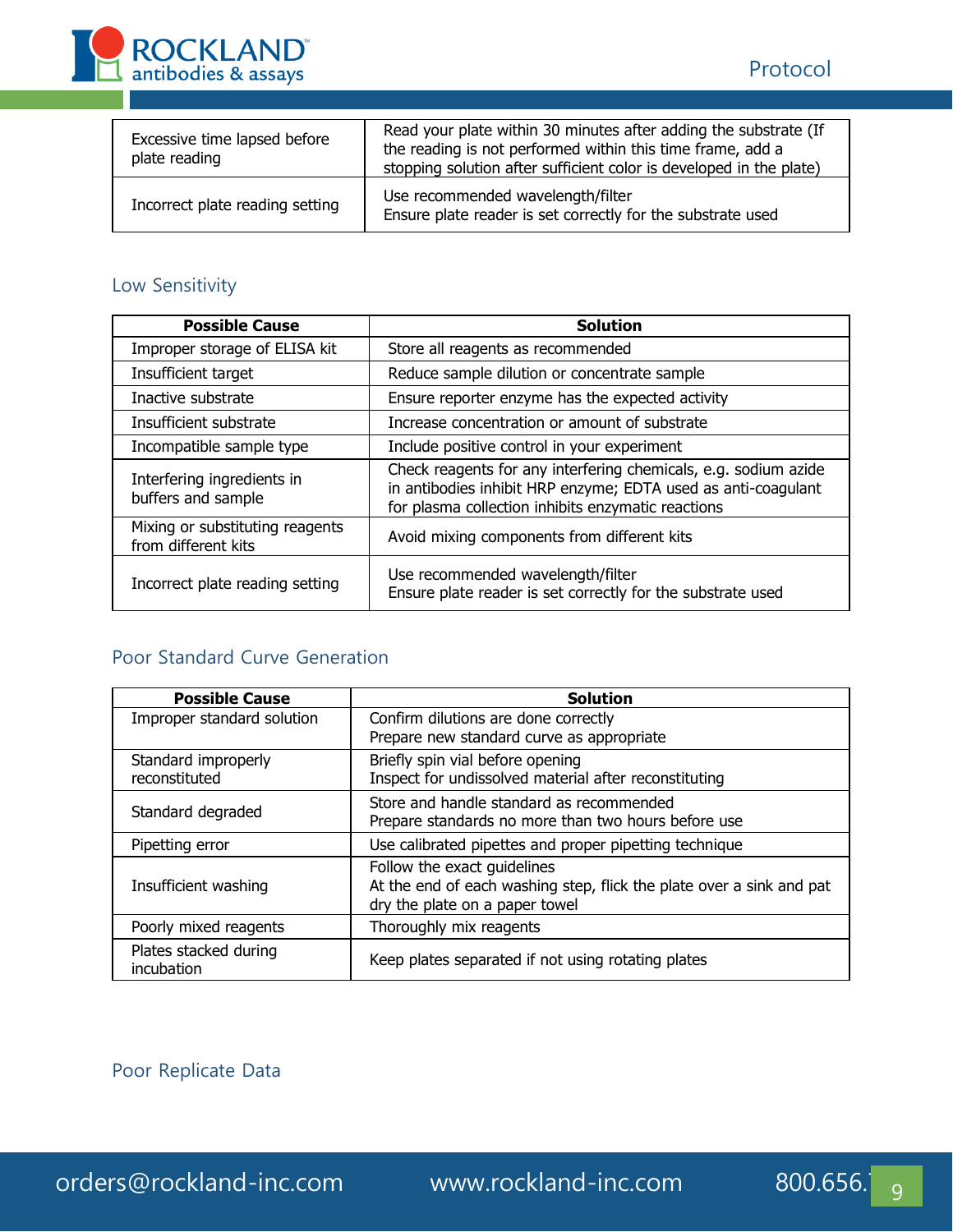

| <b>Possible Cause</b>                                                            | <b>Solution</b>                                                                                                                                |  |
|----------------------------------------------------------------------------------|------------------------------------------------------------------------------------------------------------------------------------------------|--|
| Bubbles in wells                                                                 | Ensure no bubbles are present prior to reading the plate                                                                                       |  |
| Insufficient washing of wells                                                    | Carefully wash wells<br>Check that all ports of the plate washer are unobstructed                                                              |  |
| Incomplete reagent mixing                                                        | Ensure all reagents are mixed thoroughly                                                                                                       |  |
| Inconsistent pipetting                                                           | Use calibrated pipettes and proper pipetting techniques<br>Use a new cover every time the used cover is removed from the<br>plate              |  |
| Inconsistent sample<br>preparation or storage                                    | Ensure consistent sample preparation and optimal sample storage<br>(e.g. minimize freeze/thaw cycles)                                          |  |
| Particulates in samples                                                          | Remove the particulates by centrifugation                                                                                                      |  |
| Cross-well contamination                                                         | Ensure plate covers and pipette tips are not contaminated with<br>reagents                                                                     |  |
| Edge effect (higher or lower<br>OD in peripheral wells than<br>in central wells) | Ensure plates and reagents are kept at temperatures as instructed<br>During incubation, seal the plate completely and avoid stacking<br>plates |  |

# Inconsistent Assay-to-Assay Results

| <b>Possible Cause</b>           | <b>Solution</b>                                                                                          |  |
|---------------------------------|----------------------------------------------------------------------------------------------------------|--|
| Insufficient washing of wells   | Carefully wash wells<br>Check that all ports of the plate washer are unobstructed                        |  |
| Varied incubation temperatures  | Adhere to recommended incubation temperature                                                             |  |
| Variation in protocol           | Adhere to the same protocol from experiment to experiment                                                |  |
| Plate cover not used or re-used | During incubations, cover plates with plate cover<br>Use a new cover every time the used one is removed  |  |
| Incorrect dilutions             | Confirm dilutions are done correctly for standard solutions<br>Prepare new standard curve as appropriate |  |
| Contaminated buffers            | Prepare and use fresh buffers                                                                            |  |

## Slow Color Development

| <b>Possible Cause</b>                                       | <b>Solution</b>                                                                                                                                   |  |
|-------------------------------------------------------------|---------------------------------------------------------------------------------------------------------------------------------------------------|--|
| Substrates too old, contaminated<br>or used at incorrect pH | Prepare fresh substrates at correct pH                                                                                                            |  |
| Expired/Contaminated solutions                              | Prepare fresh reagents before use                                                                                                                 |  |
| Incorrect incubation temperature                            | Ensure plates and reagents are kept at temperatures as<br>instructed<br>During incubation, seal the plate completely and avoid<br>stacking plates |  |
| Low antibody concentration                                  | Repeat the assay with higher antibody concentrations to find<br>the optimal one for your experiment                                               |  |

# Plate Imaging Problem

| $- -$<br>Doccih | - - |
|-----------------|-----|
|                 | эн. |
|                 |     |